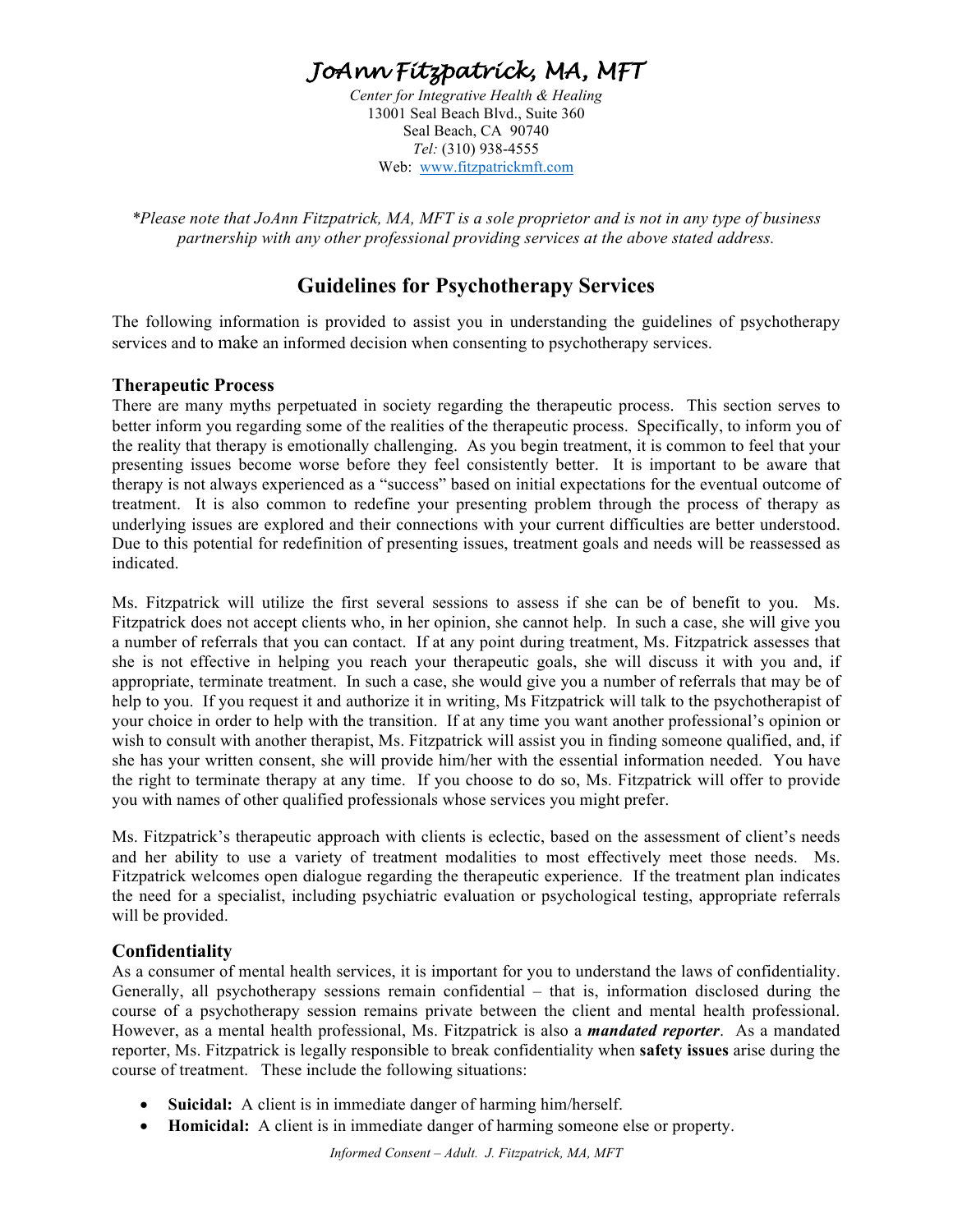• **Child Abuse**: A client under the age of 18 who may be currently experiencing neglect or physical, mental, emotional, psychological or sexual abuse.

*Special Note:* In the case of sexual abuse, any experience of past sexual abuse in which the perpetrator has been identified that was not reported to the police or the Department of Children and Family Services (DCFS) must be reported by the current therapist to DCFS. Also, if a perpetrator of past sexual abuse is identified by a client as currently having access to children, a report must be made by the current therapist to protect the welfare of children at risk.

- **Dependent or Elder Abuse/Neglect**
- **Gravely Disabled:** A client is unable to care for him/herself (feed, bathe, clothe, etc)

If any of these safety issues arise during the course of treatment, Ms. Fitzpatrick will take the necessary steps to ensure the safety of her client. These steps may include contacting the hospital for a crisis evaluation, the police, the parent/guardians or significant others, and/or DCFS.

Should an agent of the federal government request a copy of your records, under the *Patriot Act* (Section 215) I must respond without your knowledge.

It is also important to note that confidentiality may be compromised and disclosure may also be required in the following circumstances:

- **Ethical or legal charges** in which the client's emotional distress or mental status is at issue. Disclosure may be required pursuant to a legal proceeding. If you place your mental status at issue in litigation initiated by you, the defendant my have the right to obtain the psychotherapy records and/or testimony by Ms. Fitzpatrick. In couple and family therapy, or when different family members are seen individually, confidentiality and privilege do not apply between the couple or among family members. Ms. Fitzpatrick will use her clinical judgment when revealing such information. Ms. Fitzpatrick will not release records to any outside party unless she is authorized to do so by all adult family members who were part of the treatment.
- For the **collection of unpaid bills**.

# **Litigation Limitation**

Due to the nature of the therapeutic process and the fact that it often involves making a full disclosure with regard to many matters which may be of a confidential nature, it is agreed that should there be legal proceedings (such as, but not limited to divorce and custody disputes, injuries, lawsuits, etc.), neither you (client) nor your attorney, nor anyone else acting on your behalf will call on Ms. Fitzpatrick to testify in court or at any other proceedings, nor will a disclosure of the psychotherapy records be requested.

# **Consultation**

Ms. Fitzpatrick consults regularly with other professionals regarding her clients; however, the clients' name or other identifying information is never mentioned. The clients' identity remains completely anonymous, and confidentiality is fully maintained.

If **consultation** with persons that are not a part of treatment is requested by the client, a **Consent for Exchange of Information** form must be signed by the client and/or parent/guardian(s) prior to Ms. Fitzpatrick having any collaborative contact with persons outside of treatment (i.e., psychiatrists, school personnel, outside support services).

#### **Emergencies**

Ms. Fitzpatrick regularly checks her voice mail during business days: Monday through Thursday. Messages received between Monday through Thursday will be returned as soon as possible w/in 24 hours of a business day. Unless the matter is urgent, messages left on Fridays, Saturdays, Sundays or holidays may not be returned until Monday or the first business day following a holiday. If a true emergency arises, contact with the appropriate crisis response services is required (i.e., police, medical or psychiatric hospitals).